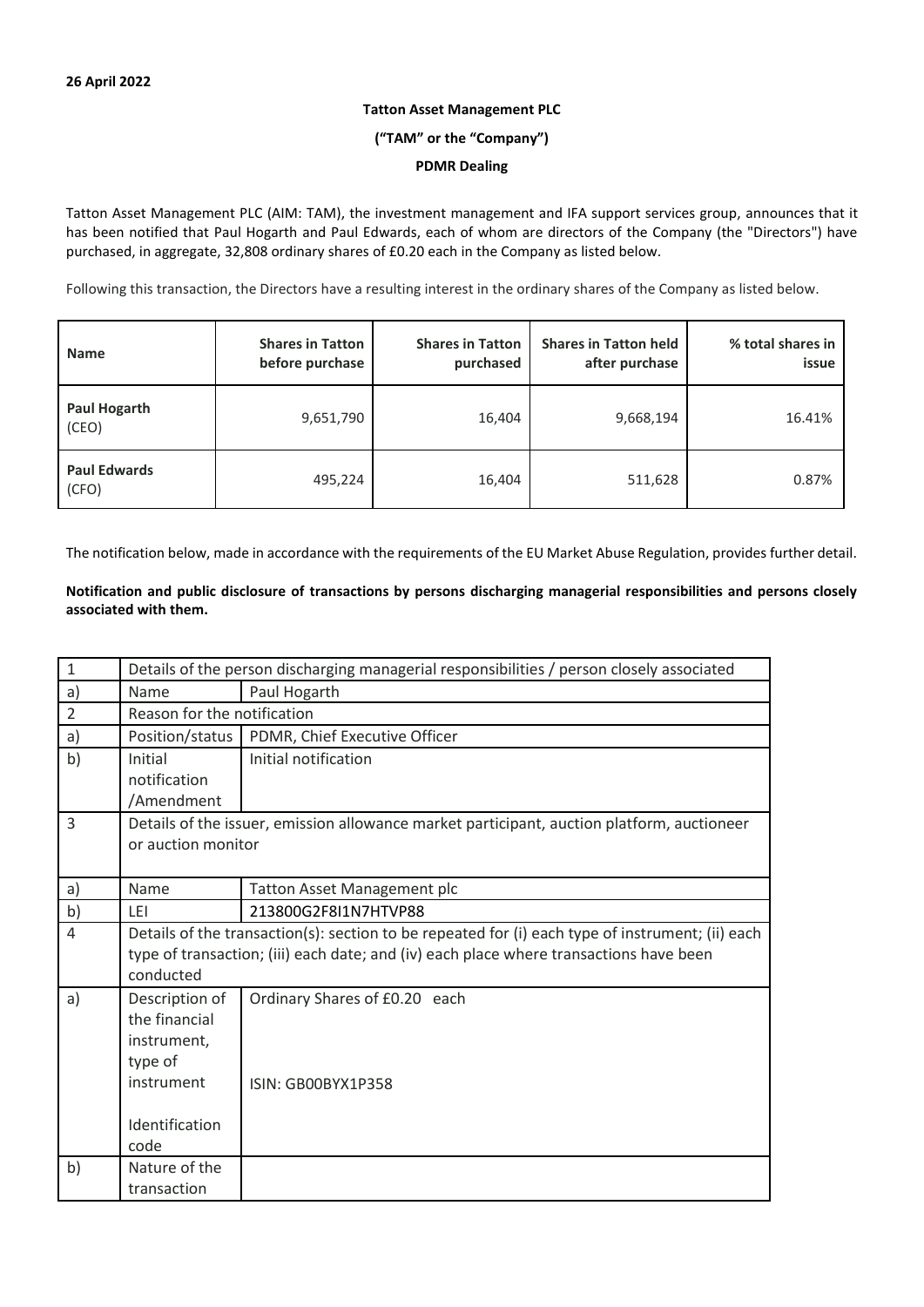|    |                           | Purchase of ordinary shares |
|----|---------------------------|-----------------------------|
|    |                           |                             |
| c) | Price(s) and<br>volume(s) | Price: £4.30                |
|    |                           | Volume: 16,404              |
|    |                           |                             |
|    |                           |                             |
|    |                           |                             |
|    |                           |                             |
| d) | Aggregated<br>information | Price: £4.30                |
|    |                           | Volume: 16,404              |
|    | - Aggregated              |                             |
|    | volume                    |                             |
|    |                           |                             |
|    | - Price                   |                             |
| e) | Date of the               | 25 April 2022               |
|    | transaction               |                             |
| f) | Place of the              | London stock Exchange, AIM  |
|    | transaction               |                             |

| $\mathbf{1}$   | Details of the person discharging managerial responsibilities / person closely associated                                                                                                               |                                                     |  |
|----------------|---------------------------------------------------------------------------------------------------------------------------------------------------------------------------------------------------------|-----------------------------------------------------|--|
| a)             | Name                                                                                                                                                                                                    | Paul Edwards                                        |  |
| $\overline{2}$ | Reason for the notification                                                                                                                                                                             |                                                     |  |
| a)             | Position/status                                                                                                                                                                                         | PDMR, Chief Financial Officer                       |  |
| b)             | Initial                                                                                                                                                                                                 | Initial notification                                |  |
|                | notification<br>/Amendment                                                                                                                                                                              |                                                     |  |
| 3              | Details of the issuer, emission allowance market participant, auction platform, auctioneer<br>or auction monitor                                                                                        |                                                     |  |
| a)             | Name                                                                                                                                                                                                    | <b>Tatton Asset Management plc</b>                  |  |
| b)             | LEI                                                                                                                                                                                                     | 213800G2F8I1N7HTVP88                                |  |
| 4              | Details of the transaction(s): section to be repeated for (i) each type of instrument; (ii) each<br>type of transaction; (iii) each date; and (iv) each place where transactions have been<br>conducted |                                                     |  |
| a)             | Description of<br>the financial<br>instrument,<br>type of<br>instrument<br>Identification<br>code                                                                                                       | Ordinary Shares of £0.20 each<br>ISIN: GB00BYX1P358 |  |
| b)             | Nature of the<br>transaction                                                                                                                                                                            | Purchase of ordinary shares                         |  |